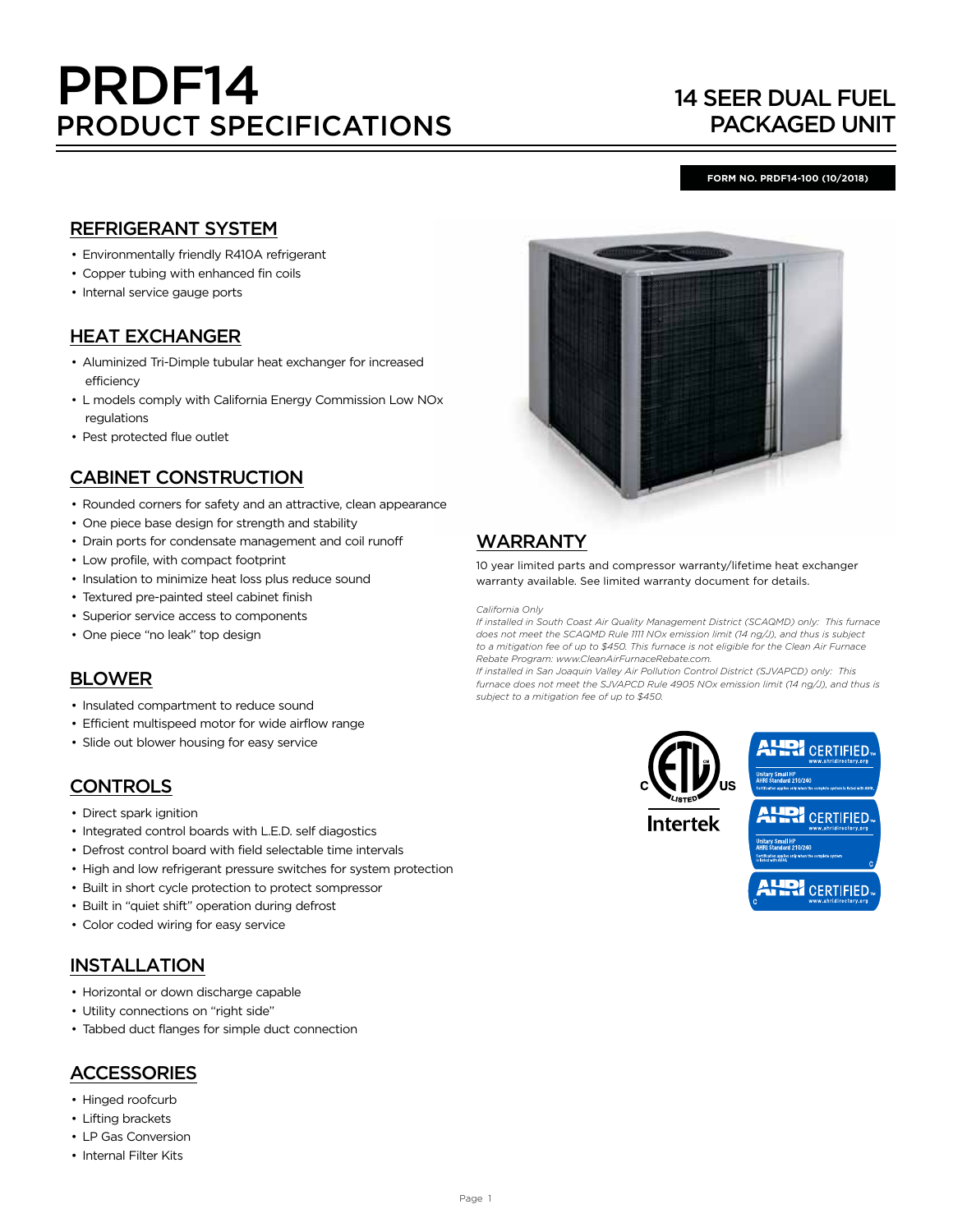



24, 30, 36, 42, 48, 60

## **ELECTRICAL AND PHYSICAL DATA**

| Model        | Voltage | Phase | Hz | Min Volts<br>$\circleda$<br>60 hz | MCA  | Max<br>Fuse/<br><b>HACR</b> | Compressor |       | Condenser<br>Motor |           | <b>Blower</b><br>Motor |           | <b>Exhaust Motor</b> |           | Refrig.<br>Charge | Weight<br>(lbs.) |
|--------------|---------|-------|----|-----------------------------------|------|-----------------------------|------------|-------|--------------------|-----------|------------------------|-----------|----------------------|-----------|-------------------|------------------|
|              |         |       |    |                                   |      | <b>Breaker</b>              | <b>RLA</b> | LRA   | <b>RLA</b>         | <b>HP</b> | <b>RLA</b>             | <b>HP</b> | <b>RLA</b>           | <b>HP</b> | (oz.)             |                  |
| PRDF1424-072 |         |       |    |                                   | 17.4 | 25                          | 10.9       | 59.3  | 1.0                | 1/6       | 2.8                    | 1/3       |                      |           | 80                | 348              |
| PRDF1430-072 |         |       |    |                                   | 20.7 | 30                          | 13.5       | 72.5  |                    |           |                        |           |                      |           | 96                | 356              |
| PRDF1436-072 |         |       |    |                                   | 24.4 | 35                          | 15.4       | 83.9  |                    |           | 4.1                    | 1/2       |                      |           | 81                | 366              |
| PRDF1436-090 | 208-230 |       | 60 | 197                               |      |                             |            |       |                    |           |                        |           | 0.22                 | 1/50      |                   | 371              |
| PRDF1442-072 |         |       |    |                                   | 24.4 | 40                          | 15.9       | 85    |                    |           |                        | 1/3       |                      |           | 165               | 466              |
| PRDF1442-090 |         |       |    |                                   |      |                             |            |       | 1.7                | 1/4       | 2.8                    |           |                      |           |                   | 471              |
| PRDF1448-126 |         |       |    |                                   | 27.0 | 45                          | 18.0       | 117   |                    |           |                        | 1/2       |                      |           | 163               | 484              |
| PRDF1460-126 |         |       |    |                                   | 39.7 | 60                          | 24.3       | 144.2 |                    |           | 7.6                    | 1.0       |                      |           | 161               | 506              |

#### **PERFORMANCE**

|                 |                         |             | <b>COOLING</b> |                         |            |             |                          |             |                                     |     |       |
|-----------------|-------------------------|-------------|----------------|-------------------------|------------|-------------|--------------------------|-------------|-------------------------------------|-----|-------|
| <b>MODEL</b>    | Rated AHRI              |             |                | Rated<br>Sensible       |            | 47 DEG.     |                          |             | 17 DEG.                             |     | Sound |
|                 | Capacity<br><b>Btuh</b> | <b>SEER</b> | <b>EER</b>     | Capacity<br><b>Btuh</b> | <b>CFM</b> | <b>BTUH</b> | <b>COP</b>               | <b>HSPF</b> | <b>COP</b><br><b>BTUH</b><br>12,300 | dBA |       |
| <b>PRDF1424</b> | 22,600                  |             |                | 16.700                  | 850        | 22,000      | 3.8<br>3.7<br>3.6<br>3.7 |             |                                     | 2.3 | 78    |
| <b>PRDF1430</b> | 28,600                  |             |                | 21.700                  | 1050       | 27,000      |                          |             | 15,900                              |     |       |
| PRDF1436        | 34,000                  |             |                | 25,200                  | 1250       | 33,400      |                          | 8.0         | 20,000                              |     |       |
| <b>PRDF1442</b> | 40,000                  | 14.0        | 11.0           | 30,800                  | 1400       | 39,000      |                          |             | 23,600                              |     |       |
| <b>PRDF1448</b> | 46,000                  |             |                | 34.000                  | 1600       | 45,000      |                          |             | 27,000                              |     |       |
| <b>PRDF1460</b> | 57,000                  |             |                | 41600                   | 1800       | 56,000      |                          |             | 33,600                              | 2.4 |       |

|              |                      | <b>Gas Heating</b>    |                           |                                 |  |  |  |  |  |  |  |
|--------------|----------------------|-----------------------|---------------------------|---------------------------------|--|--|--|--|--|--|--|
| <b>MODEL</b> | Input<br><b>BTUH</b> | Output<br><b>BTUH</b> | Efficiency<br><b>AFUE</b> | Temp<br><b>Rise</b><br>Range °F |  |  |  |  |  |  |  |
| PRDF1424-072 | 72,000               | 58,400                | 81                        | 40-70                           |  |  |  |  |  |  |  |
| PRDF1430-072 | 72.000               | 58,400                | 81                        | 40-70                           |  |  |  |  |  |  |  |
| PRDF1436-072 | 72,000               | 58,400                | 81                        | 35-65                           |  |  |  |  |  |  |  |
| PRDF1436-090 | 90,000               | 72,900                | 81                        | 40-70                           |  |  |  |  |  |  |  |
| PRDF1442-072 | 72.000               | 58,400                | 81                        | 30-60                           |  |  |  |  |  |  |  |
| PRDF1442-090 | 90,000               | 72,900                | 81                        | 40-70                           |  |  |  |  |  |  |  |
| PRDF1448-126 | 126.00               | 102.100               | 81                        | 45-75                           |  |  |  |  |  |  |  |
| PRDF1460-126 | 126,00               | 102,100               | 81                        | 45-75                           |  |  |  |  |  |  |  |

*\*Certified in accordance with Unitary Air Conditioner Certification Program, which is based on AHRI Standard 210/240*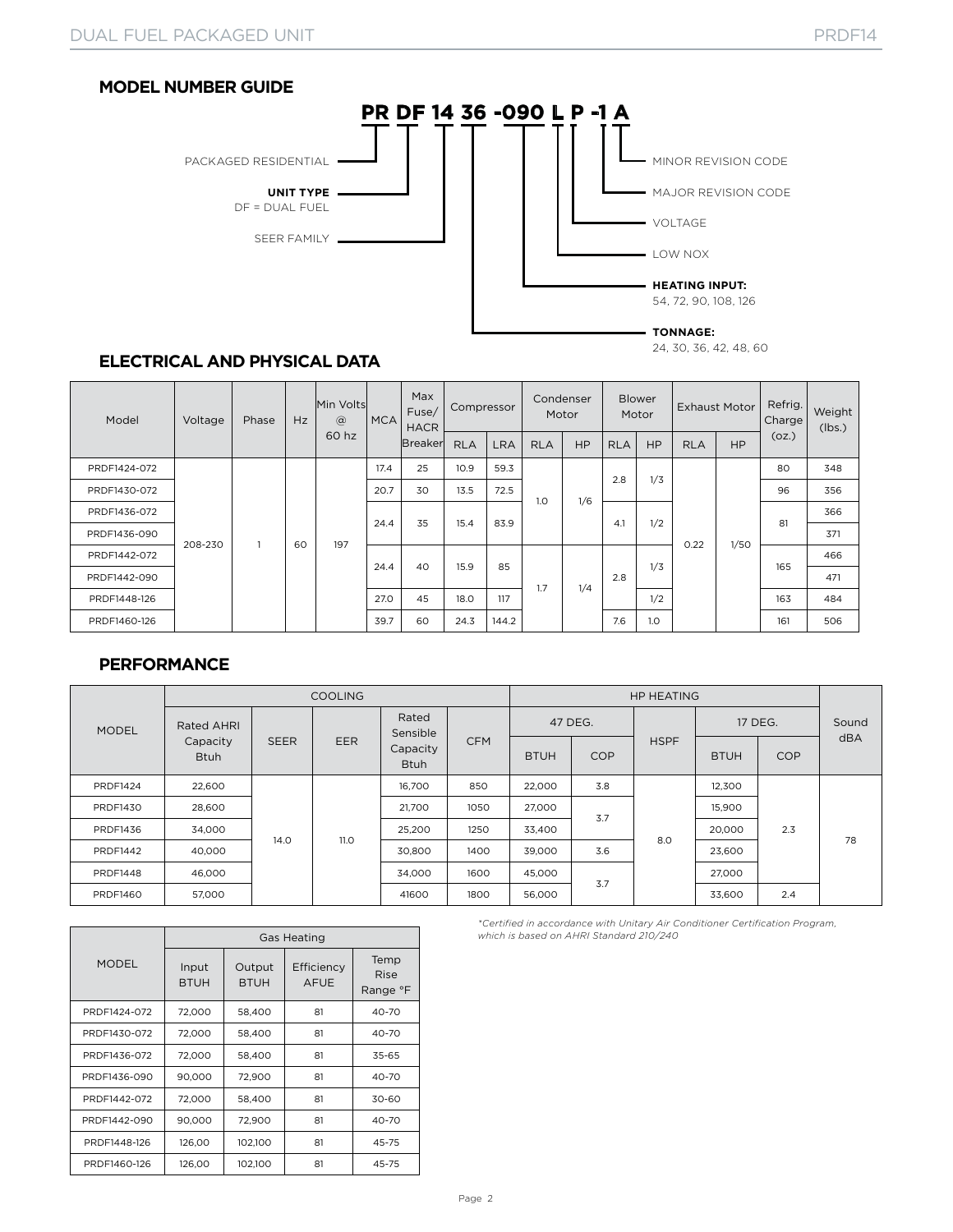| Model           | Blower Tap     | CFM @ ext. Static Pressure in in. wc without filter, dry coil |      |      |      |      |      |                                                                                                                               |      |  |  |  |
|-----------------|----------------|---------------------------------------------------------------|------|------|------|------|------|-------------------------------------------------------------------------------------------------------------------------------|------|--|--|--|
|                 |                | O.1                                                           | 0.2  | O.3  | O.4  | 0.5  | O.6  | O.7<br>640<br>770<br>930<br>1010<br>620<br>1130<br>1250<br>1310<br>1140<br>820<br>1400<br>1270<br>1140<br>980<br>1450<br>1980 | 0.8  |  |  |  |
|                 | $\mathbf{1}$   | 680                                                           | 590  | 550  | 500  | 450  | 380  |                                                                                                                               |      |  |  |  |
| PRDF1424*       | 2              | 890                                                           | 830  | 800  | 760  | 710  | 680  |                                                                                                                               | 600  |  |  |  |
|                 | 3              | 1000                                                          | 960  | 930  | 880  | 840  | 810  |                                                                                                                               | 730  |  |  |  |
|                 | $\mathbf{1}$   | 680                                                           | 640  | 600  | 570  | 530  | 490  |                                                                                                                               |      |  |  |  |
| PRDF1430*       | 2              | 1100                                                          | 1070 | 1050 | 1020 | 990  | 960  |                                                                                                                               | 900  |  |  |  |
|                 | 3              | 1180                                                          | 1160 | 1130 | 1090 | 1070 | 1040 |                                                                                                                               | 960  |  |  |  |
| PRDF1436*       | 1              | 900                                                           | 860  | 830  | 770  | 720  | 680  |                                                                                                                               | 560  |  |  |  |
|                 | 2              | 1330                                                          | 1280 | 1250 | 1230 | 1200 | 1180 |                                                                                                                               | 1100 |  |  |  |
|                 | 3              | 1520                                                          | 1490 | 1460 | 1430 | 1380 | 1340 |                                                                                                                               | 1170 |  |  |  |
|                 | $\overline{2}$ | 1790                                                          | 1740 | 1670 | 1590 | 1510 | 1410 |                                                                                                                               | 1210 |  |  |  |
| <b>PRDF1442</b> | 3              | 1500                                                          | 1470 | 1430 | 1370 | 1310 | 1240 |                                                                                                                               | 1010 |  |  |  |
|                 | $\overline{4}$ | 1070                                                          | 1050 | 1010 | 980  | 920  | 870  |                                                                                                                               | 690  |  |  |  |
|                 | $\overline{2}$ | 1970                                                          | 1890 | 1790 | 1690 | 1600 | 1510 |                                                                                                                               | 1280 |  |  |  |
| <b>PRDF1448</b> | 3              | 1730                                                          | 1690 | 1600 | 1540 | 1450 | 1360 |                                                                                                                               | 1150 |  |  |  |
|                 | $\overline{4}$ | 1520                                                          | 1480 | 1430 | 1370 | 1310 | 1230 |                                                                                                                               | 1050 |  |  |  |
|                 | 1              | 1400                                                          | 1320 | 1260 | 1200 | 1120 | 1060 |                                                                                                                               | 900  |  |  |  |
| PRDF1460*       | 2              | 1920                                                          | 1870 | 1820 | 1770 | 1720 | 1670 |                                                                                                                               | 1360 |  |  |  |
|                 | 3              | 2240                                                          | 2200 | 2140 | 2100 | 2060 | 2020 |                                                                                                                               | 1950 |  |  |  |

#### **BLOWER PERFORMANCE**

*\* TAPs 4 & 5 designed for Heating*

*Mid point temperatre rise* @:

*Tap 5- Nominal .5 ESP*

## **COOLING PERFORMANCE - EXTENDED RATINGS**

|                                                                                      |                             |                 |      |      |             |                 |      | Outdoor Temperature - DB ºF |                 |      |             |                  |      |             |                  |      |  |
|--------------------------------------------------------------------------------------|-----------------------------|-----------------|------|------|-------------|-----------------|------|-----------------------------|-----------------|------|-------------|------------------|------|-------------|------------------|------|--|
| Outdoor<br>Model                                                                     | Indoor<br>Temp DB/<br>WB ºF | 65 <sup>°</sup> |      |      |             | 82 <sup>°</sup> |      |                             | 95 <sup>°</sup> |      |             | 105 <sup>°</sup> |      |             | 115 <sup>°</sup> |      |  |
|                                                                                      |                             | <b>Btuh</b>     | S/T  | kW   | <b>Btuh</b> | S/T             | kW   | <b>Btuh</b>                 | S/T             | kW   | <b>Btuh</b> | S/T              | kW   | <b>Btuh</b> | S/T              | kW   |  |
|                                                                                      | 85/72                       | 29,500          | 0.63 | 1.40 | 28,100      | 0.65            | 1.67 | 27,000                      | 0.67            | 1.89 | 25,400      | 0.72             | 2.06 | 23,800      | 0.78             | 2.23 |  |
| <b>PRDF1424</b>                                                                      | 80/67                       | 27,800          | 0.70 | 1.39 | 26.300      | 0.72            | 1.65 | 24.800                      | 0.74            | 1.89 | 23.300      | 0.80             | 2.07 | 21.800      | 0.86             | 2.24 |  |
|                                                                                      | 75/63                       | 26,400          | 0.73 | 1.38 | 24,400      | 0.76            | 1.66 | 22,800                      | 0.79            | 1.87 | 21,500      | 0.84             | 2.06 | 20,300      | 0.88             | 2.25 |  |
| <b>PRDF1430</b><br>PRDF1436<br><b>PRDF1442</b><br><b>PRDF1448</b><br><b>PRDF1460</b> | 75/57                       | 23,300          | 1.00 | 1.38 | 21,800      | 1.00            | 1.65 | 20,600                      | 1.00            | 1.86 | 20.100      | 1.00             | 2.05 | 19,500      | 1.00             | 2.25 |  |
|                                                                                      | 85/72                       | 29.700          | 0.66 | 1.92 | 31,300      | 0.69            | 2.27 | 32.600                      | 0.71            | 2.53 | 29.600      | 0.74             | 2.71 | 26.600      | 0.76             | 2.89 |  |
|                                                                                      | 80/67                       | 33.500          | 0.71 | 1.89 | 32.700      | 0.74            | 2.18 | 30,100                      | 0.76            | 2.48 | 27,900      | 0.80             | 2.69 | 25,600      | 0.84             | 2.90 |  |
|                                                                                      | 75/63                       | 31,700          | 0.75 | 1.85 | 29,200      | 0.79            | 2.21 | 27,400                      | 0.82            | 2.49 | 25,600      | 0.84             | 2.69 | 23,800      | 0.86             | 2.89 |  |
|                                                                                      | 75/57                       | 29.900          | 1.00 | 1.87 | 27,500      | 1.00            | 2.24 | 25,800                      | 1.00            | 2.52 | 24,500      | 1.00             | 2.71 | 23,300      | 1.00             | 2.89 |  |
|                                                                                      | 85/72                       | 46,200          | 0.61 | 2.35 | 43.900      | 0.63            | 2.79 | 42.000                      | 0.65            | 3.13 | 37.900      | 0.73             | 3.40 | 33.800      | 0.82             | 3.68 |  |
|                                                                                      | 80/67                       | 43,800          | 0.67 | 2.33 | 41,000      | 0.71            | 2.73 | 37,100                      | 0.74            | 3.10 | 34,000      | 0.81             | 3.38 | 30,900      | 0.88             | 3.66 |  |
|                                                                                      | 75/63                       | 41,600          | 0.70 | 2.31 | 37,900      | 0.73            | 2.73 | 35,100                      | 0.76            | 3.06 | 32,000      | 0.83             | 3.36 | 28,900      | 0.90             | 3.66 |  |
|                                                                                      | 75/57                       | 34,500          | 1.00 | 2.30 | 31,600      | 1.00            | 2.72 | 29,300                      | 1.00            | 3.05 | 28.700      | 1.00             | 3.35 | 28,100      | 1.00             | 3.65 |  |
|                                                                                      | 85/72                       | 53.200          | 0.64 | 2.58 | 49.000      | 0.67            | 3.04 | 45.700                      | 0.70            | 3.39 | 42.100      | 0.75             | 3.71 | 38,500      | 0.80             | 4.04 |  |
|                                                                                      | 80/67                       | 49,800          | 0.72 | 2.56 | 44,800      | 0.75            | 2.98 | 40,700                      | 0.77            | 3.38 | 38,000      | 0.82             | 3.72 | 35,300      | 0.88             | 4.05 |  |
|                                                                                      | 75/63                       | 45.700          | 0.76 | 2.56 | 41.000      | 0.79            | 3.03 | 37,400                      | 0.81            | 3.39 | 35.100      | 0.86             | 3.72 | 32.900      | 0.91             | 4.06 |  |
|                                                                                      | 75/57                       | 41.200          | 1.00 | 2.55 | 37.800      | 1.00            | 3.02 | 35,200                      | 1.00            | 3.38 | 33,500      | 1.00             | 3.72 | 31.900      | 1.00             | 4.06 |  |
|                                                                                      | 85/72                       | 67,000          | 0.62 | 2.95 | 60,500      | 0.64            | 3.48 | 55,600                      | 0.66            | 3.89 | 50,100      | 0.71             | 4.39 | 44,600      | 0.76             | 4.89 |  |
|                                                                                      | 80/67                       | 60,400          | 0.68 | 2.94 | 51,700      | 0.73            | 3.44 | 48,400                      | 0.74            | 3.93 | 44,700      | 0.78             | 4.40 | 41,100      | 0.83             | 4.87 |  |
|                                                                                      | 75/63                       | 55,100          | 0.71 | 2.92 | 49.100      | 0.74            | 3.47 | 44,600                      | 0.76            | 3.89 | 42.000      | 0.82             | 4.38 | 39,300      | 0.88             | 4.87 |  |
|                                                                                      | 75/57                       | 47.100          | 1.00 | 2.91 | 43.100      | 1.00            | 3.44 | 40.100                      | 1.00            | 3.84 | 39.000      | 1.00             | 4.35 | 38.000      | 1.00             | 4.86 |  |
|                                                                                      | 85/72                       | 74,100          | 0.62 | 3.54 | 68,100      | 0.65            | 4.32 | 63,500                      | 0.67            | 4.91 | 60,100      | 0.71             | 5.53 | 56,600      | 0.75             | 6.14 |  |
|                                                                                      | 80/67                       | 69,200          | 0.69 | 3.51 | 63,000      | 0.71            | 4.24 | 57,700                      | 0.73            | 4.85 | 55,000      | 0.78             | 5.48 | 52,400      | 0.82             | 6.10 |  |
|                                                                                      | 75/63                       | 64,200          | 0.72 | 3.49 | 57.100      | 0.74            | 4.19 | 51,700                      | 0.76            | 4.72 | 50.400      | 0.80             | 5.39 | 49.000      | 0.84             | 6.07 |  |
|                                                                                      | 75/57                       | 57,500          | 1.00 | 3.44 | 51.700      | 1.00            | 4.21 | 47.300                      | 1.00            | 4.80 | 46.900      | 1.00             | 5.42 | 46.500      | 1.00             | 6.04 |  |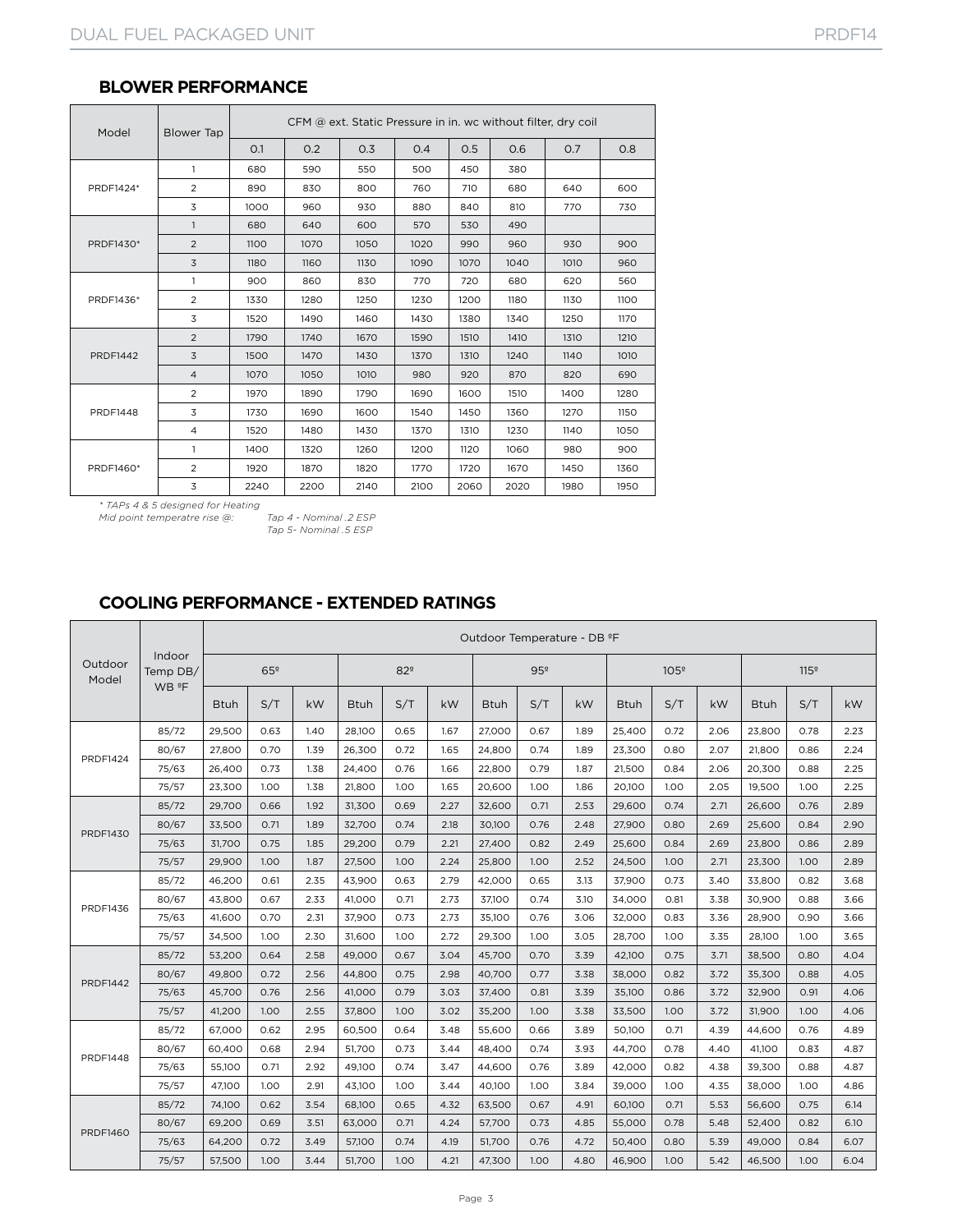## **HEATING PERFORMANCE EXT. RATINGS**

|                 |             |           |             |           | Outdoor Temp. DB/WB deg. F |           |             |           |             |           |  |  |  |
|-----------------|-------------|-----------|-------------|-----------|----------------------------|-----------|-------------|-----------|-------------|-----------|--|--|--|
| Model           | O/O         |           | 17/15       |           |                            | 35/33     |             | 47/43     | 62/56       |           |  |  |  |
|                 | <b>Btuh</b> | <b>KW</b> | <b>Btuh</b> | <b>KW</b> | <b>Btuh</b>                | <b>KW</b> | <b>Btuh</b> | <b>KW</b> | <b>Btuh</b> | <b>KW</b> |  |  |  |
| <b>PRDF1424</b> | 7000        | 1.55      | 12300       | 1.60      | 17900                      | 1.68      | 22000       | 1710      | 27800       | 1.75      |  |  |  |
| <b>PRDF1430</b> | 9900        | 1.92      | 15900       | 2.00      | 22200                      | 2.10      | 27300       | 2160      | 33000       | 2.23      |  |  |  |
| PRDF1436        | 13500       | 2.49      | 20100       | 2.50      | 24100                      | 2.59      | 34100       | 2730      | 40500       | 2.80      |  |  |  |
| <b>PRDF1442</b> | 14800       | 2.99      | 23600       | 3.10      | 33000                      | 3.29      | 40000       | 3.36      | 48700       | 3.45      |  |  |  |
| <b>PRDF1448</b> | 18700       | 3.26      | 27000       | 3.40      | 35800                      | 3.77      | 46400       | 3.91      | 57700       | 4.05      |  |  |  |
| <b>PRDF1460</b> | 20100       | 3.89      | 33700       | 4.10      | 48100                      | 4.51      | 57000       | 4.78      | 67400       | 4.88      |  |  |  |

## **ACCESSORIES**

| Description                        | <b>Where Used</b>  | <b>Kit Number</b> |
|------------------------------------|--------------------|-------------------|
| <b>Compressor Crankcase Heater</b> | All                | 11X27             |
| Compressor Hard Start Kit          | 24, 30, 36, 48, 60 | 10J42             |
| Compressor Hard Start Kit          | 42                 | 88M91             |
| Down Flow Conversion - ACONVR836   | 24, 30, 36         | 1.851401          |
| Down Flow Conversion - ACONVR837   | 42,48,60           | 1.851402          |
| Drain pan overflow switch          | All                | 11U75             |
| Filter Rack Kit                    | 24, 30, 36         | 11U73             |
| Filter Rack Kit                    | 42,48,60           | 11U74             |
| <b>Lifting Brackets</b>            | All                | 11U76             |
| LPG/Propane Conversion Kit         | All                | 11U77             |
| Sideflow Rect. to 14" Rounds       | 24, 30, 36         | R104617-01        |
| Duct Adapter (Qty 25 sets)         | 42, 48, 60         | R104618-01        |
| 8" Height Full Perimeter Curb      | 24, 30, 36         | 14W71             |
| 8" Height Full Perimeter Curb      | 42, 48, 60         | 14W72             |
| 14" Height Full Perimeter Curb     | 24, 30, 36         | 14V68             |
| 14" Height Full Perimeter Curb     | 42,48,60           | 14V69             |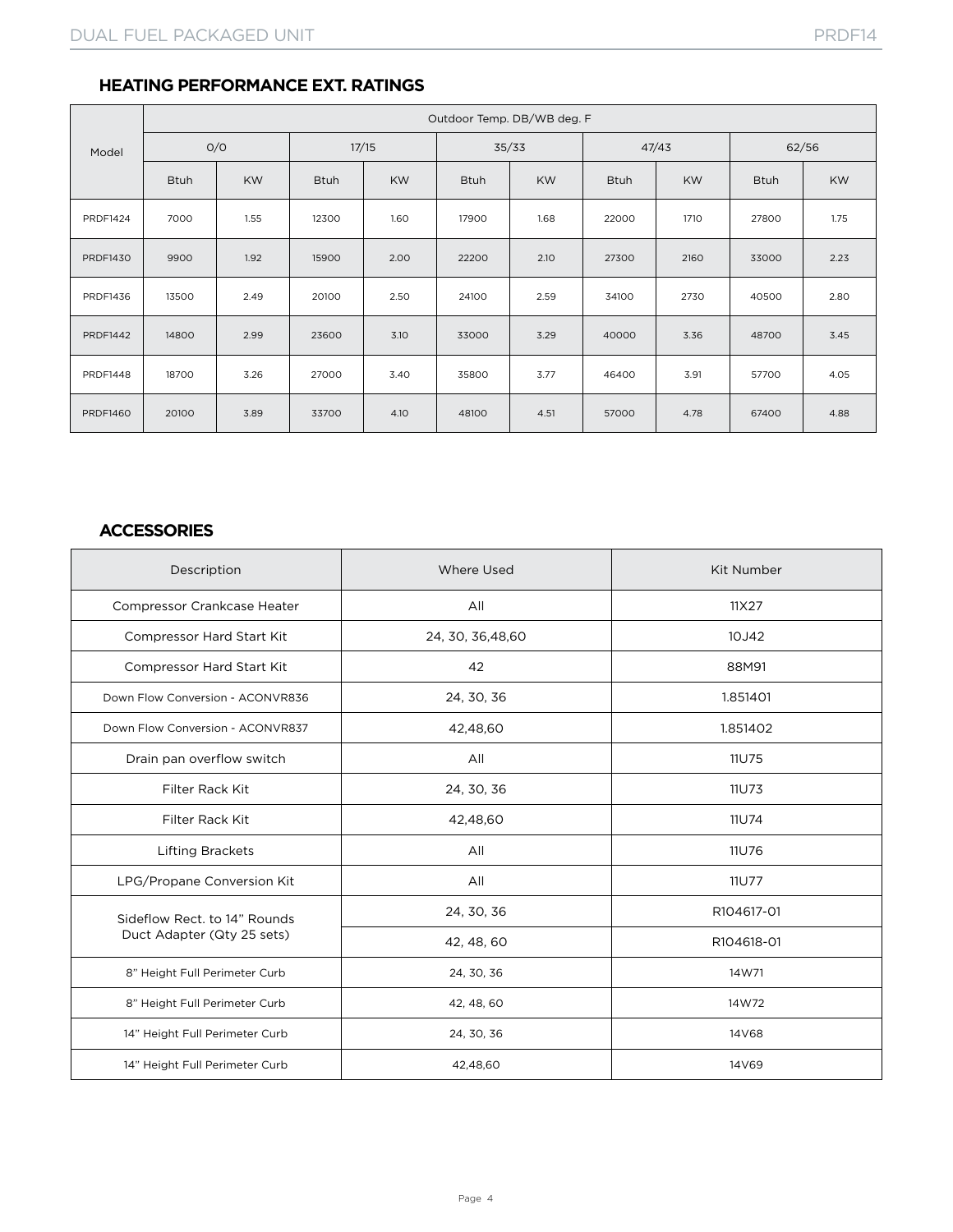#### **ROOF CURB DIMENSIONS**



| <b>Usage</b> | A          |      | в          |      |     | C   |            | D    | Е   |      |  |
|--------------|------------|------|------------|------|-----|-----|------------|------|-----|------|--|
|              | in.        | mm   | in.        | mm   | in. | mm  | in.        | mm   | in. | mm   |  |
| 24, 36       | 44-5/8     | 1133 | 43         | 1092 | 18  | 457 | 44         | 1118 | 37  | 940  |  |
| 48,60        | $53 - 1/8$ | 1349 | 51         | 1295 | 24  | 610 | $52 - 1/2$ | 1334 | 41  | 1041 |  |
|              | F          |      | G          |      |     |     |            |      |     |      |  |
| <b>Usage</b> | in.        | mm   | in.        | mm   |     |     |            |      |     |      |  |
| 24, 36       | 14         | 356  | $16 - 3/4$ | 425  |     |     |            |      |     |      |  |
| 48,60        | $19 - 1/2$ | 495  | 19-3/4     | 502  |     |     |            |      |     |      |  |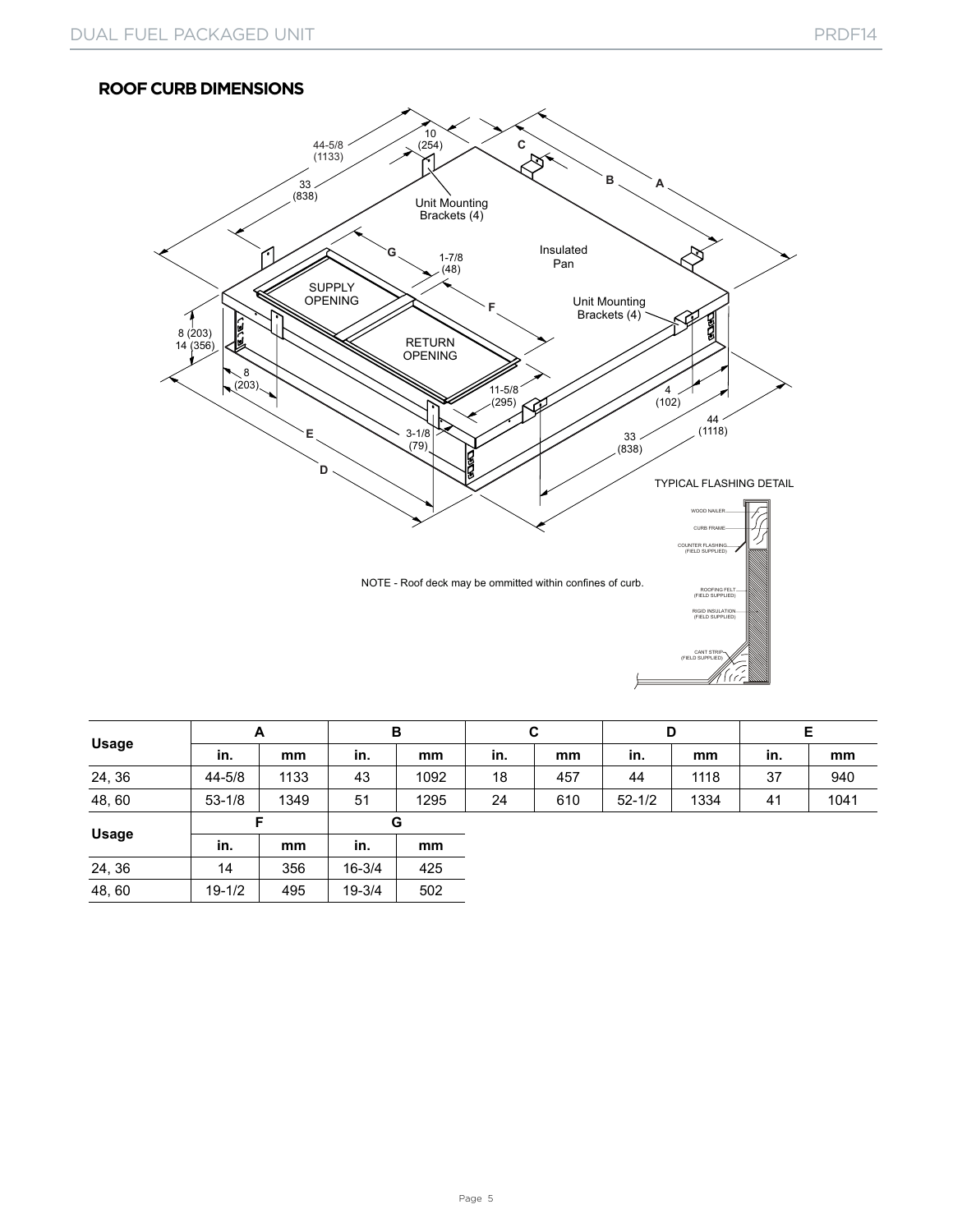#### **DIMENSIONS (IN.)**

| Model     | $\overline{A}$ | B     | $\mathsf{C}$ | D     | Ε    | F     | G    | H     | J     |
|-----------|----------------|-------|--------------|-------|------|-------|------|-------|-------|
| PRPDF1424 |                |       |              |       |      |       |      |       |       |
| PRPDF1430 | 36.82          | 46.77 | 13.33        | 13.31 | 5.86 | 16.75 | 14   | 28.14 | 22.14 |
| PRPDF1436 |                |       |              |       |      |       |      |       |       |
| PRPDF1442 |                |       |              |       |      |       |      |       |       |
| PRPDF1448 | 40.88          | 55.27 | 18.14        | 18.14 | 4.67 | 19.75 | 19.5 | 32.14 | 26.14 |
| PRPDF1460 |                |       |              |       |      |       |      |       |       |

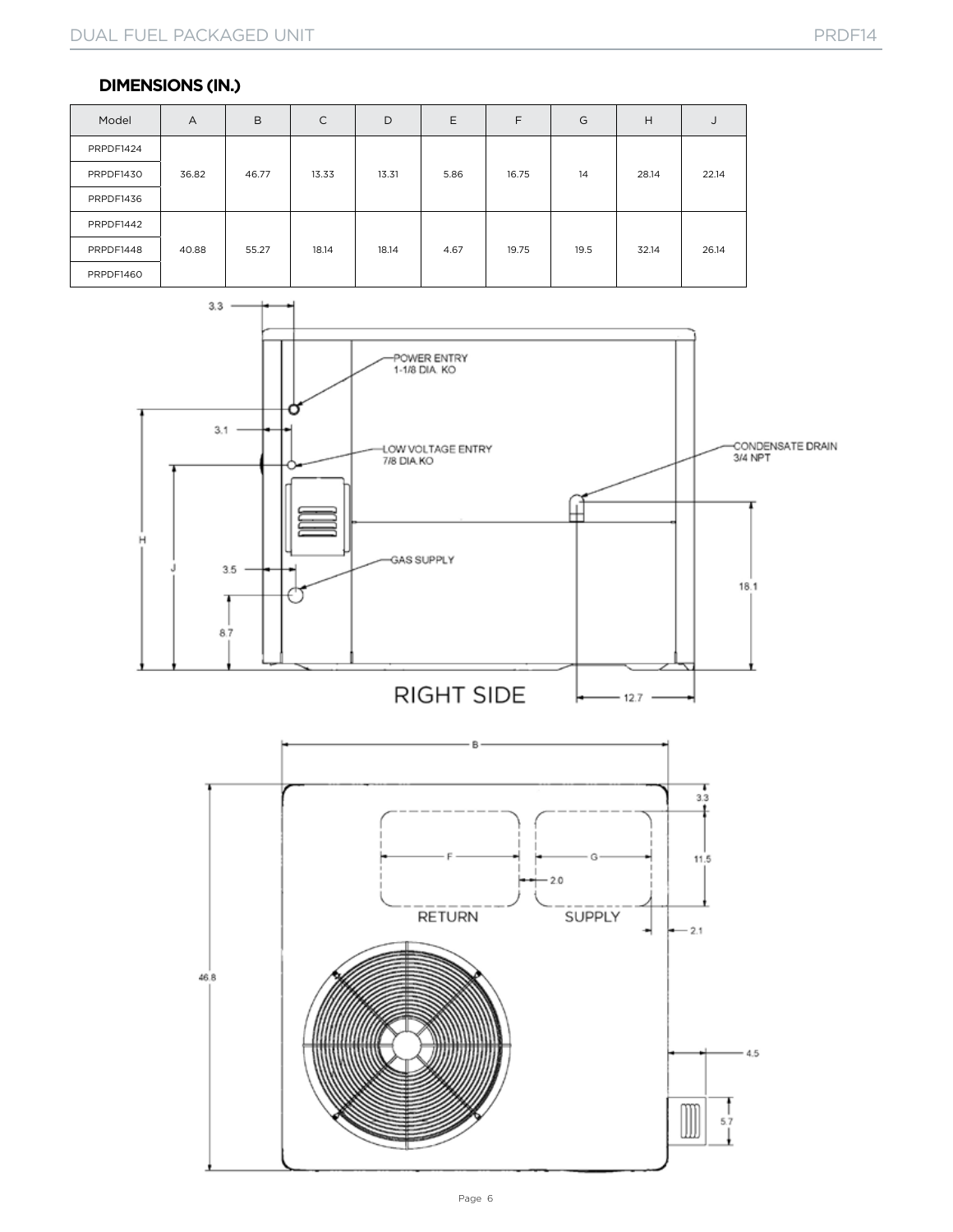